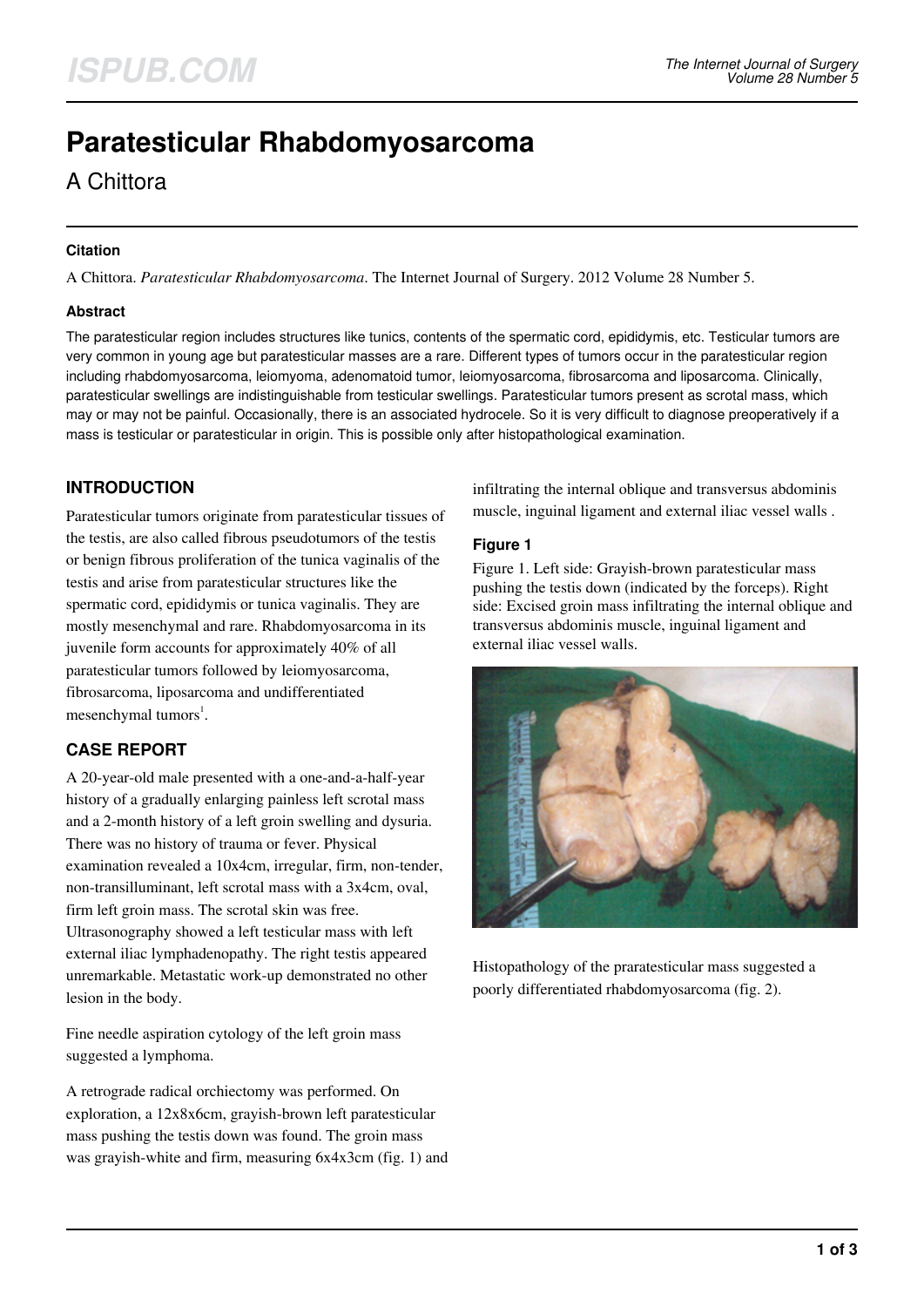#### **Figure 2**

Figure 2: (H&E stain, 100x) shows a very cellular tumor, composed of moderate-sized cells showing several mitotic figures. At places, fibrocollagenous tissue is seen in between. The cells are in sheets. There are areas of coagulative necrosis. These finding are suggestive of poorly differentiated rhabdomyosarcoma.



#### **DISCUSSION**

Paratesticular rhabdomyosarcoma is one of the most common non-germinal neoplasms affecting the scrotal contents in children and adolescents. The patient is afebrile and usually presents with a unilateral, painless intrascrotal swelling. A hydrocele may be present, often resulting in a misdiagnosis of epididymitis, which is more commonly associated with a hydrocele.

Paratesticular rhabdomyosarcomas usually spread to the

paraaortic and paracaval lymph nodes but rarely to the inguinal lymph nodes, unless the scrotal skin is involved. In our patient the scrotal skin was free but the external iliac lymph nodes were involved. The most common distant sites of hematogenous metastases are cortical bone, bone marrow and lungs.<sup>2</sup>

Unlike rhabdomyosarcomas, parartesicular rhabdomyosarcomas are extremely rare. The majority of these tumors occurs in the first two decades of life and belongs to the embryonal histopathologic subtype.<sup>3</sup> Treatment is by radical orchiectomy followed by chemotherapy.

### **PROGNOSIS**

Paratesticular rhabdomyosarcoma is associated with a significantly better outcome than lesions elsewhere in the genitourinary tract. Tumor stage and site are now considered prognostic indicators. Grosfeld and colleagues (1983) stated that chemotherapy improves survival in stage I (91%) and stage II (86%) tumors and may shrink bulky stage III tumors, allowing less radical procedures in certain selective sites, particularly in the urinary tract.<sup>4</sup> Survival is poor in stage III, with 35% survival, and dismal in stage IV, with 5.2% survival, despite combined therapy.<sup>1</sup>

#### **References**

1. Richie JP, Steele GS: Neoplasms of the testis. In: Walsh PC, Retik AB, Vaughan ED Jr, Wein AJ (eds.): Campbell's Urology; Philadelphia: WB Saunders, 8th ed., 2002 (vol. 4): pp. 2912-2913.

2. Bhushan B, Mohan V, Salker DM: Ultrasound diagnosis of para-testicular neoplasm. J Clin Ultrasound; 1996; 24: 375-7.

3. Green DM: Testicular tumors in infants and children. Semin Surg Oncol; 1986; 2: 156-62.

4. Grosfeld JL, Weber TR, Weetman RM, Baehner RL: Rhabdomyosarcoma in childhood: Analysis of survival in 98 cases. J Pediatr Surg; 1983; 18: 141–6.